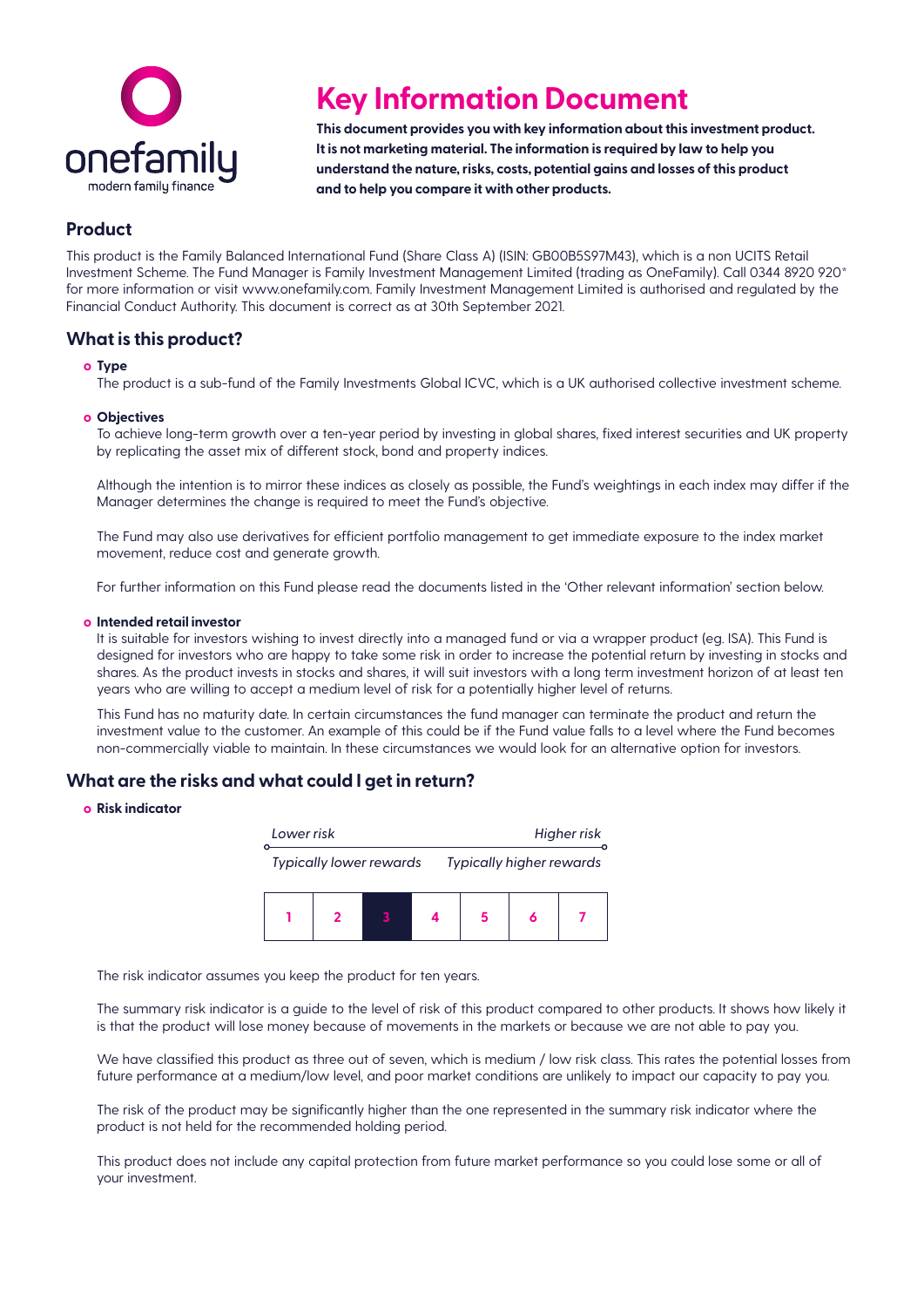# **What are the risks and what could I get in return?**

**о Performance scenarios**

| <b>Performance scenarios</b> |                                     |            |            |            |  |  |
|------------------------------|-------------------------------------|------------|------------|------------|--|--|
|                              |                                     | Year 1     | Year 5     | Year 10    |  |  |
| Stress scenario              | What you might get back after costs | £3,920.13  | £6,370.48  | £5,191.03  |  |  |
|                              | Average return each year            | $-60.80\%$ | $-8.62%$   | $-6.35%$   |  |  |
| Unfavourable scenario        | What you might get back after costs | £9,156.23  | £9,212.05  | £10,058.57 |  |  |
|                              | Average return each year            | $-8.44\%$  | $-1.63%$   | 0.06%      |  |  |
| Moderate scenario            | What you might get back after costs | £10,435.96 | £12,323.63 | £15,170.37 |  |  |
|                              | Average return each year            | 4.36%      | 4.27%      | 4.26%      |  |  |
| Favourable scenario          | What you might get back after costs | £11,851.37 | £16,426.34 | £22,796.91 |  |  |
|                              | Average return each year            | 18.51%     | 10.44%     | 8.59%      |  |  |

This table shows the money you could get back over the next ten years, under different performance scenarios, assuming you invest £10,000.

The scenarios shown illustrate how your investment could perform. You can compare them with the scenarios of other products.

The scenarios presented are an estimate of future performance based on evidence from the past on how the value of this investment varies, and are not an exact indicator. What you get will vary depending on how the market performs and how long you keep the investment/product.

The figures shown include all the costs of the product itself. The figures do not take into account your personal tax situation, which may also affect how much you get back.

The stress scenario shows what you might get back in extreme market circumstances, and it does not take into account the situation where we are not able to pay you.

Your maximum loss would be that you will lose all your investment.

## **What happens if OneFamily is unable to pay out?**

If Family Investment Management Limited fails or goes bankrupt you could lose some or all of your investment. You may qualify for compensation from the Financial Services Compensation Scheme (FSCS) if we fail or go bankrupt. Circumstances vary, but most types of investment business are covered up to £85,000. Further information about compensation arrangements is available from the FSCS.

## **What are the costs?**

## **о Costs over time**

| Investment scenarios (£10,000)  |                                |                                 |                                  |  |  |  |
|---------------------------------|--------------------------------|---------------------------------|----------------------------------|--|--|--|
|                                 | If you cash in<br>after 1 year | If you cash in<br>after 5 years | If you cash in<br>after 10 years |  |  |  |
| Total costs                     | £165.92                        | £1,011.32                       | £2,592.02                        |  |  |  |
| Impact on Return (RIY) per year | 1.59%                          | 1.59%                           | 1.59%                            |  |  |  |

The Reduction in Yield (RIY) shows what impact the total costs you pay will have on the investment return you might get. The total costs take into account one-off, ongoing and incidental costs. The amounts shown here are the cumulative costs of the product itself, for three different holding periods. They include potential early exit penalties. The figures assume you invest £10,000. The figures are estimates and may change in the future.